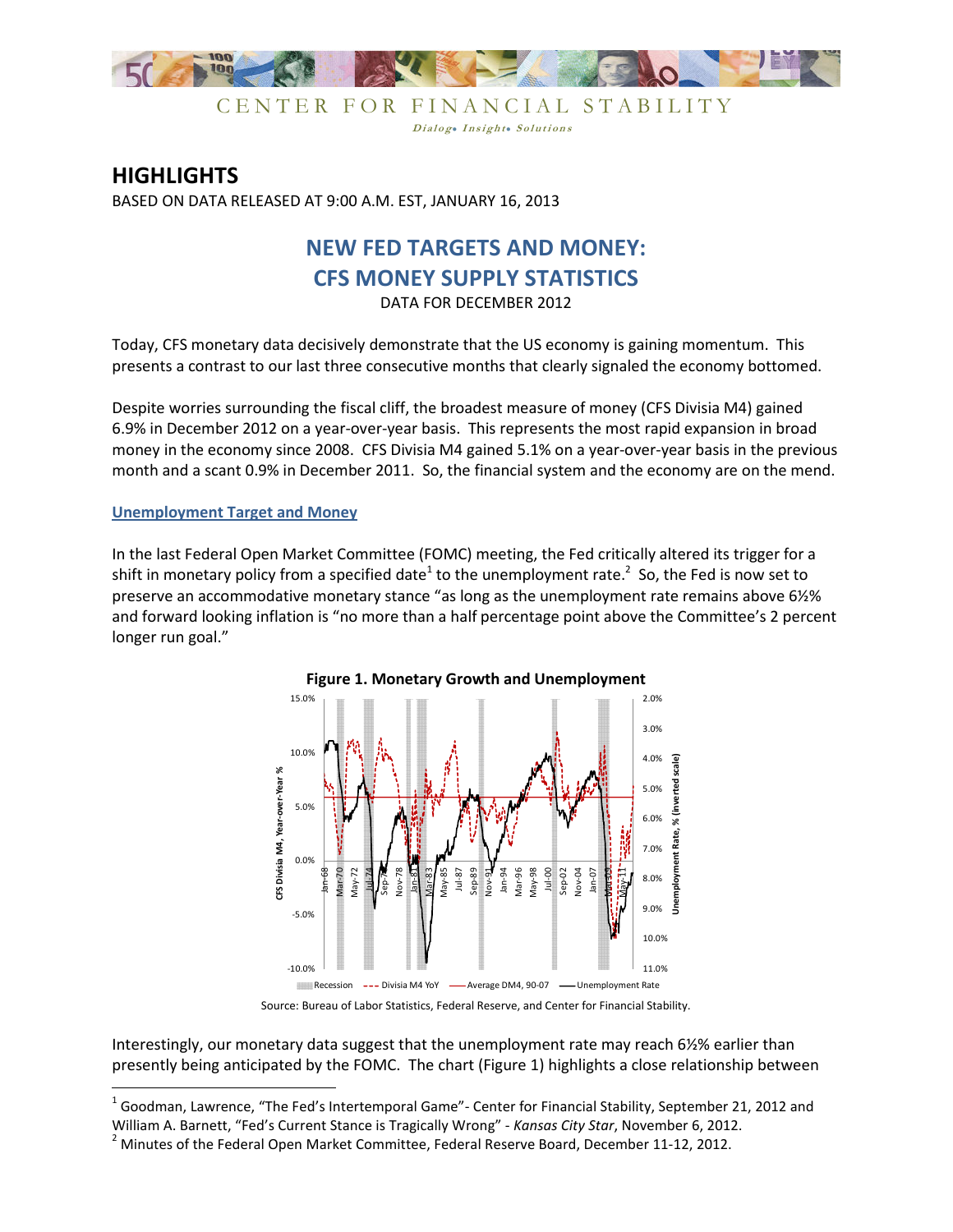

### CENTER FOR FINANCIAL STABILITY Dialog. Insight. Solutions

the broad money and unemployment. Over the years, there has been a very well documented time delay between changes in monetary growth and final targets of policy. This "causality" relationship has been evident under all Fed operating regimes, with strong causality of money to GDP with lags extending back at least two years.<sup>3</sup> Our chart displays a similar lagged influence of monetary growth on unemployment – up until around 1992, after which time the delay seems to have disappeared.

Based on trends present in the CFS data, the unemployment rate may head toward the 6½% level earlier than anticipated by the Fed. At present, the Federal Reserve Board members and presidents of the regional Federal Reserve banks expect the unemployment rate to reach 6½% some time in 2015. The Board estimates a central tendency forecast range of 6.0 to 6.6% for 2015.

#### **The Markets**

.<br>-

The markets similarly expect a higher funds rate in 2015, with the probability of a rate hike escalating after November 2014 and an actual move occurring around September 2015. Our data suggests the timing may be even earlier. The unemployment rate and money will be key factors to watch.



#### **Figure 2. Future Federal Funds Rate Implied by Futures Contracts**

#### **Figure 3. Major CFS Monetary Aggregates and Reserve Balances, % year-over-year**

|                            | 2007    | 2008    | 2009     | 2010     | 2011    |         |         | Jul-12 Aug-12 Sep-12 |         | Oct-12 Nov-12 Dec-12 |          |
|----------------------------|---------|---------|----------|----------|---------|---------|---------|----------------------|---------|----------------------|----------|
| <b>CFS DM4</b>             | 7.3%    | 8.3%    | -4.9%    | $-0.8\%$ | $0.9\%$ | 2.9%    | $3.3\%$ | 4.3%                 | $4.4\%$ | $5.1\%$              | 6.9%     |
| <b>CFS DM4-</b>            | 7.2%    | $2.5\%$ | $-5.0\%$ | $-0.6%$  | 2.7%    | 2.5%    | 2.5%    | $3.7\%$              | $3.9\%$ | 4.5%                 | $6.9\%$  |
| <b>CFS DM3</b>             | $8.1\%$ | $3.0\%$ | $-2.3%$  | $0.1\%$  | $3.6\%$ | $3.6\%$ | $3.3\%$ | 4.3%                 | $4.5\%$ | 4.9%                 | $6.9\%$  |
| <b>Reserves</b><br>- - - - | $0.0\%$ | 1802%   | 38.8%    | -5.4%    | 48.2%   | -6.6%   | -5.1%   | -7.7%                | -6.9%   | $-2.8\%$             | $-1.8\%$ |

Source: Center for Financial Stability and Federal Reserve Board (total reserves of depository institutions).

 $3$  Barnett, William A. and Apostolos Serletis (1990), "A Dispersion-Dependency Diagnostic Test for Aggregation Error: With Applications to Monetary Economics and Income Distribution," *Journal of Econometrics*, vol. 43, pp. 5- 34; reprinted in William A. Barnett and Apostolos Serletis (2000), *The Theory of Monetary Aggregation*, Elsevier, Amsterdam, chapter 9.